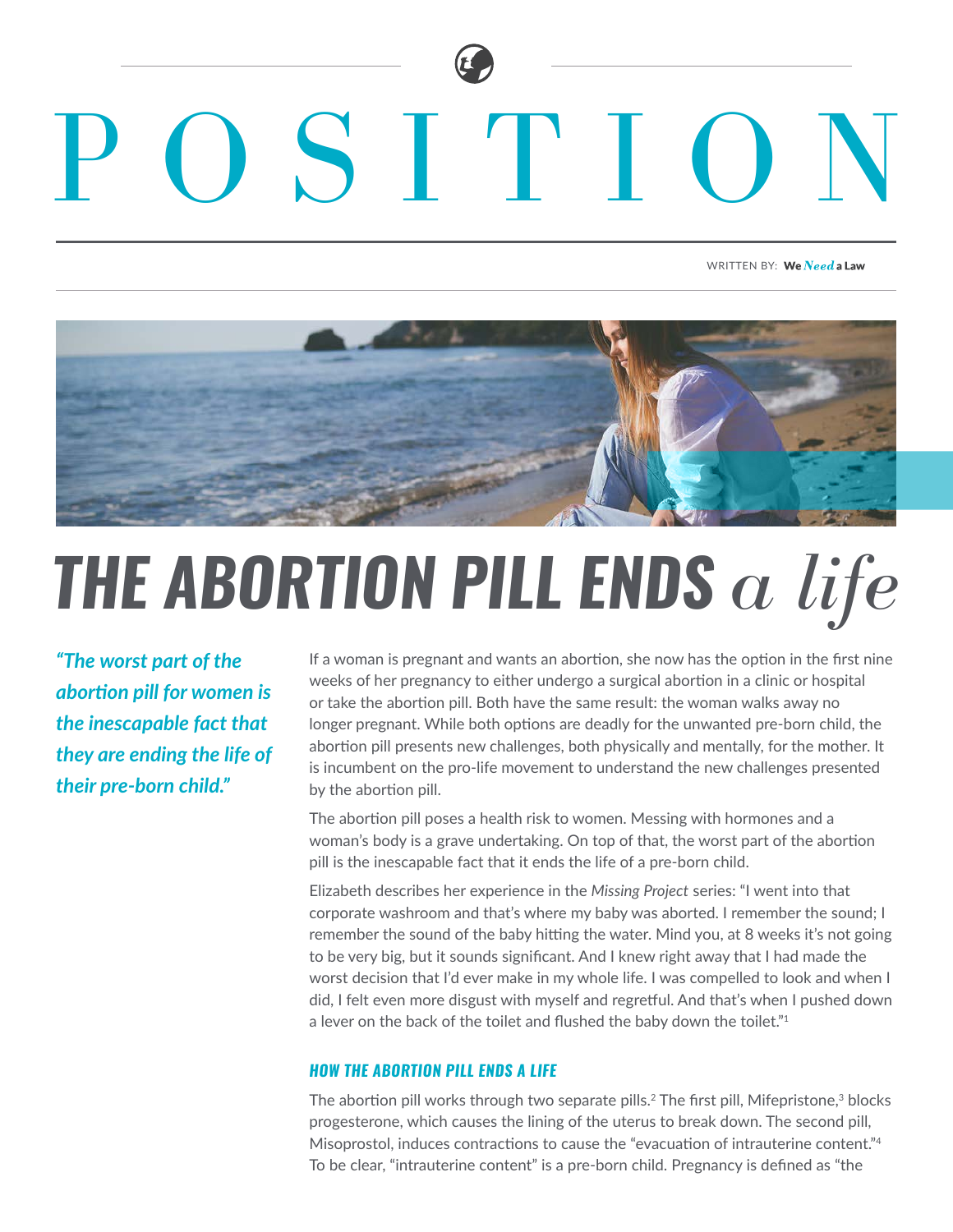state of carrying a developing embryo or fetus within the female body."5 To terminate a pregnancy requires terminating that embryo or fetus. That is what the abortion pill accomplishes by artificially forcing a woman's body to prematurely expel the pre-born child who has not yet had time to develop into a state capable of living independently.

#### *WHAT THE MOTHER EXPERIENCES*

"Nothing – not the drug literature, not the clinic doctor, not even my own gyno – had prepared me for the searing, gripping, squeezing pain that ripped through my belly 30 minutes later…For 90 minutes, I was disoriented, nauseated, and, between crushing waves of contractions that I imagine were close to what labor feels like, racing from the bed to the bathroom with diarrhea. Then, just as quickly, it was over. The next night, I started bleeding. I bled for 14 days."6

This is how Norrine, a pro-choice woman, describes her experience in a 2007 *Marie Claire* article. An abortion using the abortion pill is a painful, bloody experience. While women's experiences vary, Norrine's is considered normal. The product monograph for the abortion pill from Health Canada explains that, "[o]n average, bleeding lasted for 11.4 days and was heavier than a normal period for 2.2 days."<sup>7</sup> Other *very common* effects described in the monograph include nausea, vomiting, diarrhea, gastric discomfort, abdominal pain, fatigue, fever, and dizziness.

These "very common" adverse events can be expected by almost everyone who takes the abortion pill. There are also other common adverse events, defined by the monograph as happening for 1-10 out of every 100 women who take the pills – still a significant number. These common effects include prolonged bleeding, severe hemorrhage, and heavy bleeding requiring surgical termination of pregnancy. That last adverse event occurs because of a failed abortion. A failed abortion doesn't necessarily mean the abortion failed

| <b>ADVERSE EVENTS</b> | <b>FREQUENCY</b>     | <b>TYPE</b>                                                                       |
|-----------------------|----------------------|-----------------------------------------------------------------------------------|
| <b>Very Common</b>    | More than 1/10       | Nausea, Abdominal Pain,<br>Bleeding, Contractions,<br>Fatigue, Fever              |
| Common                | 1/10 to 1/100        | Prolonged Bleeding, Severe<br>Hemorrhaging, Requiring<br><b>Surgical Abortion</b> |
| Uncommon              | $1/100$ to<br>1/1000 | Hemorrhagic Shock,<br><b>Requiring Blood</b><br>Transfusions, Infection           |

*Source: Mifegymiso: Product Monograph including Patient Medication Information from Health Canada.*



to end the life of the pre-born child (although that happens on occasion). Rather, it means that the contractions caused by the abortion pill failed to expel all the intrauterine contents –all the parts of the pre-born child. A woman's body is designed to carry her child safely, and it fights back against the unnatural assault of abortion pills, resulting in the common event of requiring a surgical follow-up.

The product monograph also describes findings from studies that the abortion pill can fail in 2.7% to 5.1% of cases. To put that number in context, British Columbia, one of the few provinces to report the number of abortions done using the abortion pill, reported 4,562 prescriptions in 2019.<sup>8</sup> This means that in just one year, in just the province of British Columbia, 120 to 230 women still needed a surgical abortion after taking the abortion pill.<sup>9</sup>

Aside from the adverse events listed above, there are also very serious side effects that are more rare. While Norrine's abortion was successful in ending the life of her child, she experienced "huge cystic boils that soon covered my neck, shoulders, and back. I was also overcome by fatigue – an utter lack of ability to do anything more strenuous than sleep or lie on the couch. My brain felt so fuzzy, English seemed like a second language, and I couldn't work. On top of all that came depression: I sobbed constantly. I wouldn't leave the house. I stopped showering."10 Norrine's body had been instinctively preparing for pregnancy and was working to maintain a pre-born child's life. The abortion pill disrupted that normal biological process and sent her body into what she describes as "hormonal chaos."<sup>11</sup>

Given the nature of what the abortion pill is doing by disrupting a woman's natural physical processes, it is understandable that it is "unpredictable: no one knows how a particular woman will react to mifepristone or misoprostol (or the combined drugs)."12 No woman knows what her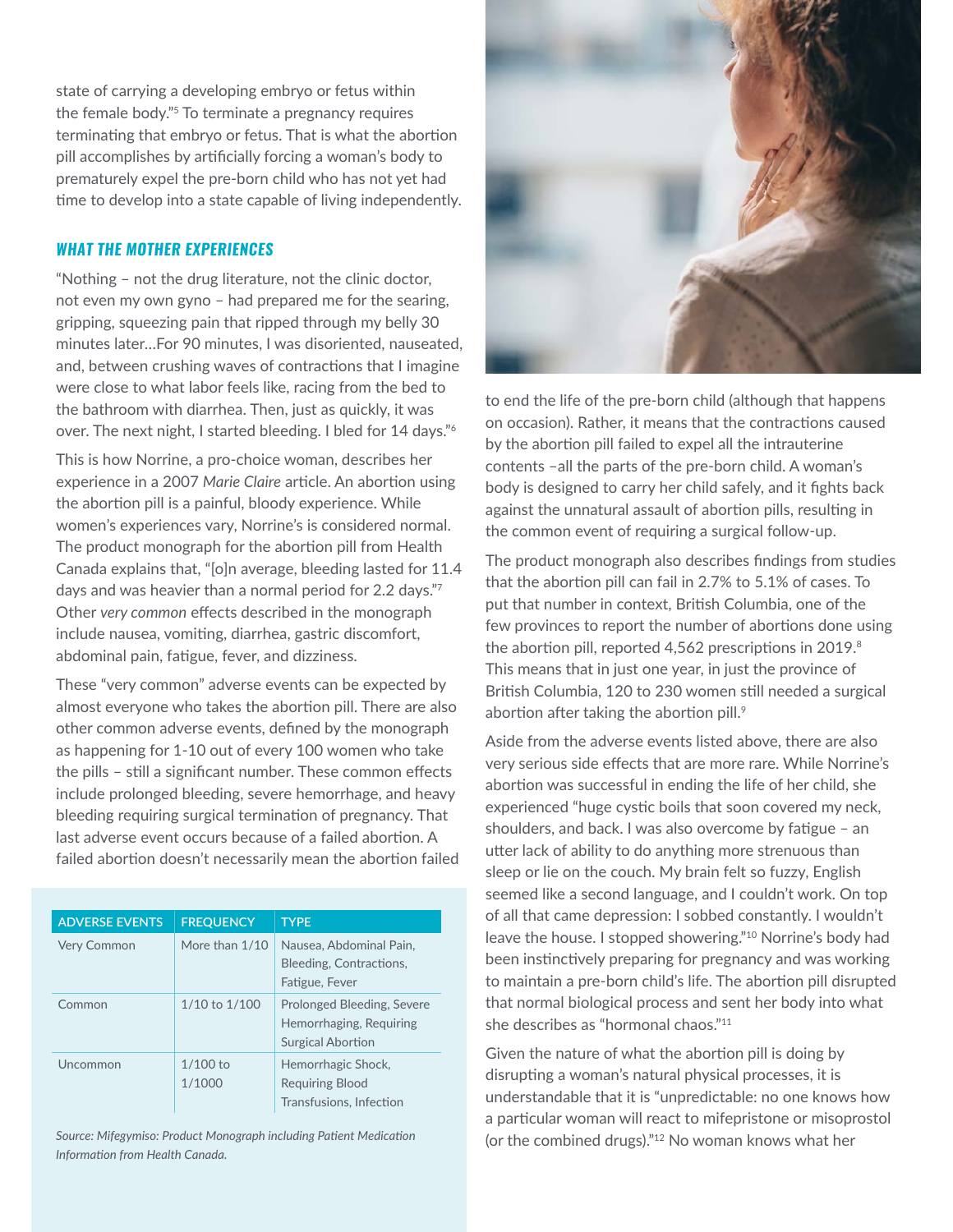### *Seeing the reality means they cannot pretend not to know what abortion is, or what it does.*

experience with the abortion pills will be and what adverse events she will face as a result of taking the pills.

#### *THE MOTHER'S LOSS OF HER CHILD*

Rose wrote of her experience in this way: "It was awful on many fronts…[I] remember calling nursing staff on at least two occasions during the 24 hours after my taking the tablets, as we were worried at the nausea, pain and amount/ size of blood clots." But these adverse events were not the worst part for Rose. She explains that "overall the worst part of the [abortion pill] was the sheer amount of time it took for me to 'terminate' my baby: with each and every large clot of blood – which I could literally feel passing through my insides and then out of my vagina – was a reminder of the fact I was terminating a baby, for which I felt hugely saddened. More than I realized I would."<sup>13</sup> The hardest part for Rose was not the pain and bleeding – it was that she had to experience her child dying for three days.

Despite not acknowledging the humanity and corresponding value of the pre-born child, pro-abortion activist Renate Klein is extremely critical of the abortion pill because she picks up on the impact that ending a child's life has on the mother. In the preface to the second edition of her book, *RU486 Mifepristone: Misconceptions, Myths, and Morals,* Klein describes what she terms the "profound difference" between the abortion pill and a surgical abortion as "the likelihood with [the abortion pill] that women will actually see the expelled embryo in their sanitary pad or toilet, and although an embryo is still small at 7 or 9 weeks (1-1.5 cm), it is recognizable as the possibility of a child that has now ceased to exist." Klein explains that "those women who understand the precise action of [the abortion pill]... might be very disturbed by this method of terminating their growing embryo's existence."14

Klein goes on to cite a 1998 UK study which found that "women who saw the foetus were most susceptible to psychological distress, including nightmares, flashbacks, and unwanted thoughts related to the procedure."15 Euphemisms and talk of autonomy can't do away with the reality that a mother faces when she actually sees the body of her preborn child, after feeling it be expelled from her body. Seeing the reality means they cannot pretend not to know what abortion is, or what it does.

#### *ABORTION IN ISOLATION*

Abortion pill proponents tout the amount of control and privacy the pill supposedly gives to women. Klein summarizes this argument: "[t]he going wisdom holds that a woman pops a pill in the privacy of her home and the pregnancy disappears."16 But "the pregnancy disappears" is better understood as a long, drawn-out process of a woman bleeding out the body of her child, and "privacy" is better described as isolation through a difficult ordeal.

Just as we are concerned with the abortion pill's impact on a woman's physical health, so we must be concerned for her mental health. Moving abortion to her home will only increase the sense of isolation and sole responsibility she feels when facing an unplanned crisis pregnancy. In one study of women seeking abortions, nearly a third of the women "told no one other than the man involved" about their abortion. The authors comment on this sense of isolation: "Give birth and…any mom within a mile radius of your home whose kid is the same age as your kid, whether you have anything else in common or not, is a potential new friend. The same is definitely not true of abortion. As far as I know, there are no special friends groups who all got their abortions at the same time."17 Remove also the medical staff that care for women in hospitals and clinics and you are only further isolating her in a difficult circumstance.

Many women cite a feeling a of desperation when they discover they are unexpectedly pregnant. Desperation and isolation are not something anyone should be promoting for Canadian women. While the abortion pill purports to give women more control over the abortion experience, in fact